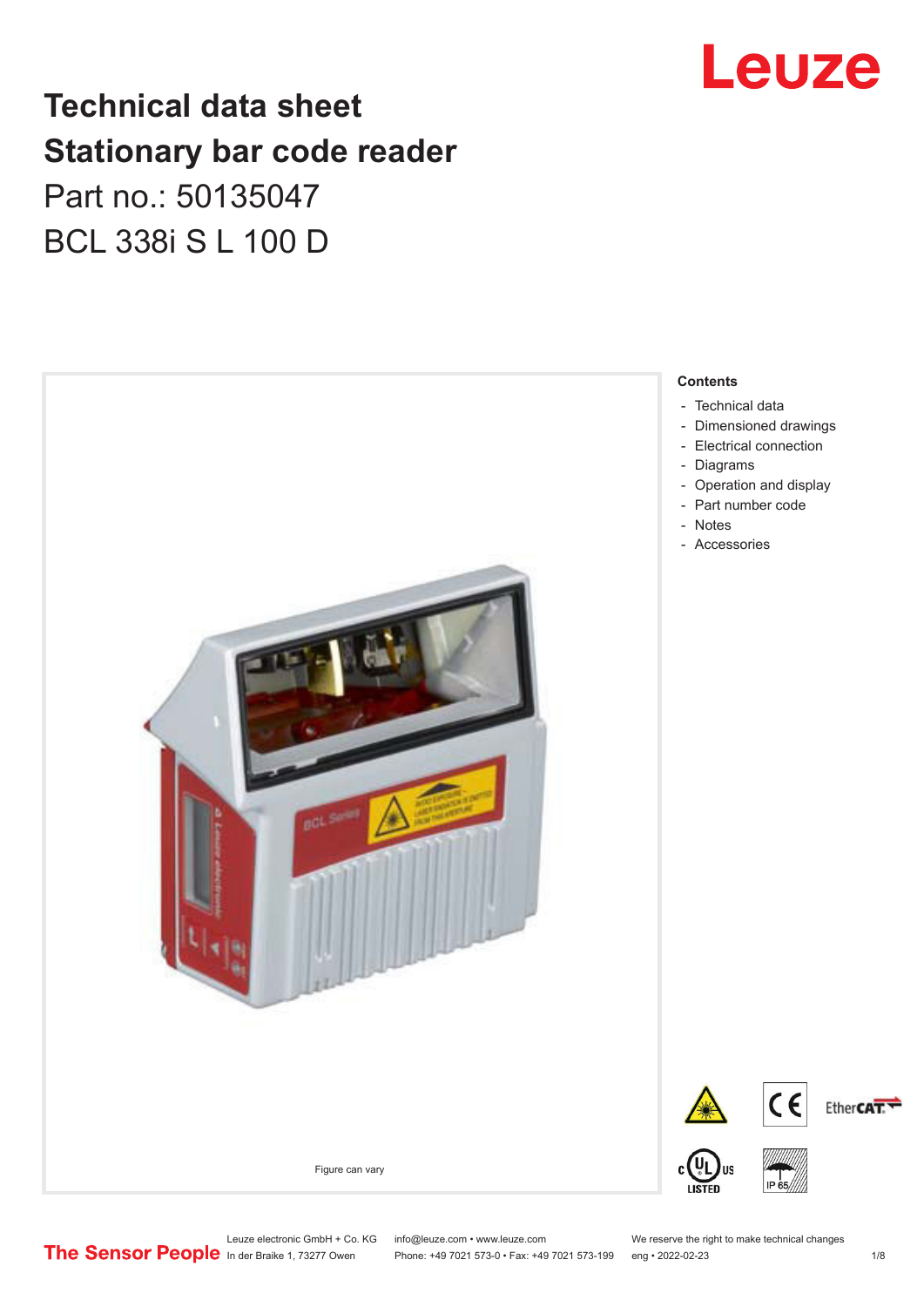# <span id="page-1-0"></span>**Technical data**

# Leuze

| <b>Basic data</b>                               |                                                                  |
|-------------------------------------------------|------------------------------------------------------------------|
| <b>Series</b>                                   | <b>BCL 300i</b>                                                  |
| <b>Special version</b>                          |                                                                  |
| <b>Special version</b>                          | Heating                                                          |
| <b>Functions</b>                                |                                                                  |
| <b>Functions</b>                                | Alignment mode                                                   |
|                                                 | AutoConfig                                                       |
|                                                 | AutoControl                                                      |
|                                                 | AutoReflAct                                                      |
|                                                 | Code fragment technology                                         |
|                                                 | <b>LED</b> indicator                                             |
|                                                 | Reference code comparison                                        |
| <b>Characteristic parameters</b>                |                                                                  |
| <b>MTTF</b>                                     | 110 years                                                        |
| <b>Read data</b>                                |                                                                  |
| Code types, readable                            | 2/5 Interleaved                                                  |
|                                                 | Codabar                                                          |
|                                                 | Code 128                                                         |
|                                                 | Code 39                                                          |
|                                                 | Code 93                                                          |
|                                                 | <b>EAN 8/13</b>                                                  |
|                                                 | GS1 Databar Expanded                                             |
|                                                 | <b>GS1 Databar Limited</b>                                       |
|                                                 | <b>GS1 Databar Omnidirectional</b>                               |
|                                                 | <b>UPC</b>                                                       |
| Scanning rate, typical                          | $1,000$ scans/s                                                  |
| Bar codes per reading gate, max.<br>number      | 64 Piece(s)                                                      |
| <b>Optical data</b>                             |                                                                  |
| <b>Reading distance</b>                         | 70  670 mm                                                       |
| <b>Light source</b>                             | Laser, Red                                                       |
| Wavelength                                      | 655 nm                                                           |
| Laser class                                     | 1, IEC/EN 60825-1:2014                                           |
| Transmitted-signal shape                        | Continuous                                                       |
| Usable opening angle (reading field<br>opening) | 60°                                                              |
| <b>Modulus size</b>                             | $0.350.8$ mm                                                     |
| <b>Reading method</b>                           | Line scanner with deflecting mirror                              |
| <b>Beam deflection</b>                          | By means of rotating polygon mirror<br>wheel + deflecting mirror |
| Light beam exit                                 | Lateral with deflecting mirror                                   |
| <b>Electrical data</b>                          |                                                                  |
| <b>Protective circuit</b>                       | Polarity reversal protection                                     |
| Performance data                                |                                                                  |
| Supply voltage U <sub>B</sub>                   | 18  30 V, DC                                                     |
| Power consumption, max.                         | 4.5 W                                                            |
| Inputs/outputs selectable                       |                                                                  |
| Output current, max.                            | 60 mA                                                            |
| Number of inputs/outputs selectable 2 Piece(s)  |                                                                  |
|                                                 |                                                                  |

| <b>Interface</b> |                                                      |                                                   |  |
|------------------|------------------------------------------------------|---------------------------------------------------|--|
|                  | Type                                                 | <b>EtherCAT</b>                                   |  |
|                  |                                                      |                                                   |  |
|                  | <b>EtherCAT</b><br><b>Function</b>                   | Process                                           |  |
|                  | <b>Transmission protocol</b>                         | EtherCAT, CoE and EoE                             |  |
|                  |                                                      |                                                   |  |
|                  | <b>Service interface</b>                             |                                                   |  |
|                  | <b>Type</b>                                          | <b>USB 2.0</b>                                    |  |
|                  |                                                      |                                                   |  |
|                  | <b>USB</b><br><b>Function</b>                        |                                                   |  |
|                  |                                                      | Configuration via software<br>Service             |  |
|                  |                                                      |                                                   |  |
|                  | <b>Connection</b>                                    |                                                   |  |
|                  | <b>Number of connections</b>                         | 1 Piece(s)                                        |  |
|                  |                                                      |                                                   |  |
|                  | <b>Connection 1</b><br><b>Function</b>               |                                                   |  |
|                  |                                                      | <b>BUS IN</b><br><b>BUS OUT</b>                   |  |
|                  |                                                      | Connection to device                              |  |
|                  |                                                      | Data interface                                    |  |
|                  |                                                      | PWR / SW IN / OUT                                 |  |
|                  |                                                      | Service interface                                 |  |
|                  | Type of connection                                   | Plug connector, It is essential to use a          |  |
|                  |                                                      | connection unit when commissioning the<br>device. |  |
|                  | No. of pins                                          | $32 - pin$                                        |  |
|                  | Type                                                 | Male                                              |  |
|                  |                                                      |                                                   |  |
|                  | <b>Mechanical data</b>                               |                                                   |  |
|                  | Design                                               | Cubic                                             |  |
|                  | Dimension (W x H x L)                                | 103 mm x 44 mm x 96 mm<br>Metal                   |  |
|                  | <b>Housing material</b><br><b>Metal housing</b>      | Diecast aluminum                                  |  |
|                  | Lens cover material                                  | Glass                                             |  |
|                  | Net weight                                           | 370 g                                             |  |
|                  | <b>Housing color</b>                                 | Red                                               |  |
|                  |                                                      | Silver                                            |  |
|                  | <b>Type of fastening</b>                             | Dovetail grooves                                  |  |
|                  |                                                      | Fastening on back                                 |  |
|                  |                                                      | Via optional mounting device                      |  |
|                  | <b>Operation and display</b>                         |                                                   |  |
|                  | Type of display                                      | LED                                               |  |
|                  |                                                      | Monochromatic graphic display, 128 x 32           |  |
|                  |                                                      | pixels                                            |  |
|                  | <b>Number of LEDs</b>                                | 2 Piece(s)                                        |  |
|                  | Type of configuration<br><b>Operational controls</b> | Via web browser<br>Button(s)                      |  |
|                  |                                                      |                                                   |  |
|                  | <b>Environmental data</b>                            |                                                   |  |
|                  | Ambient temperature, operation                       | 040 °C                                            |  |
|                  | Ambient temperature, storage                         | $-20$ 70 $^{\circ}$ C                             |  |
|                  | Relative humidity (non-condensing)                   | 090%                                              |  |
|                  |                                                      |                                                   |  |
|                  |                                                      |                                                   |  |
|                  |                                                      |                                                   |  |
|                  |                                                      |                                                   |  |

Leuze electronic GmbH + Co. KG info@leuze.com • www.leuze.com We reserve the right to make technical changes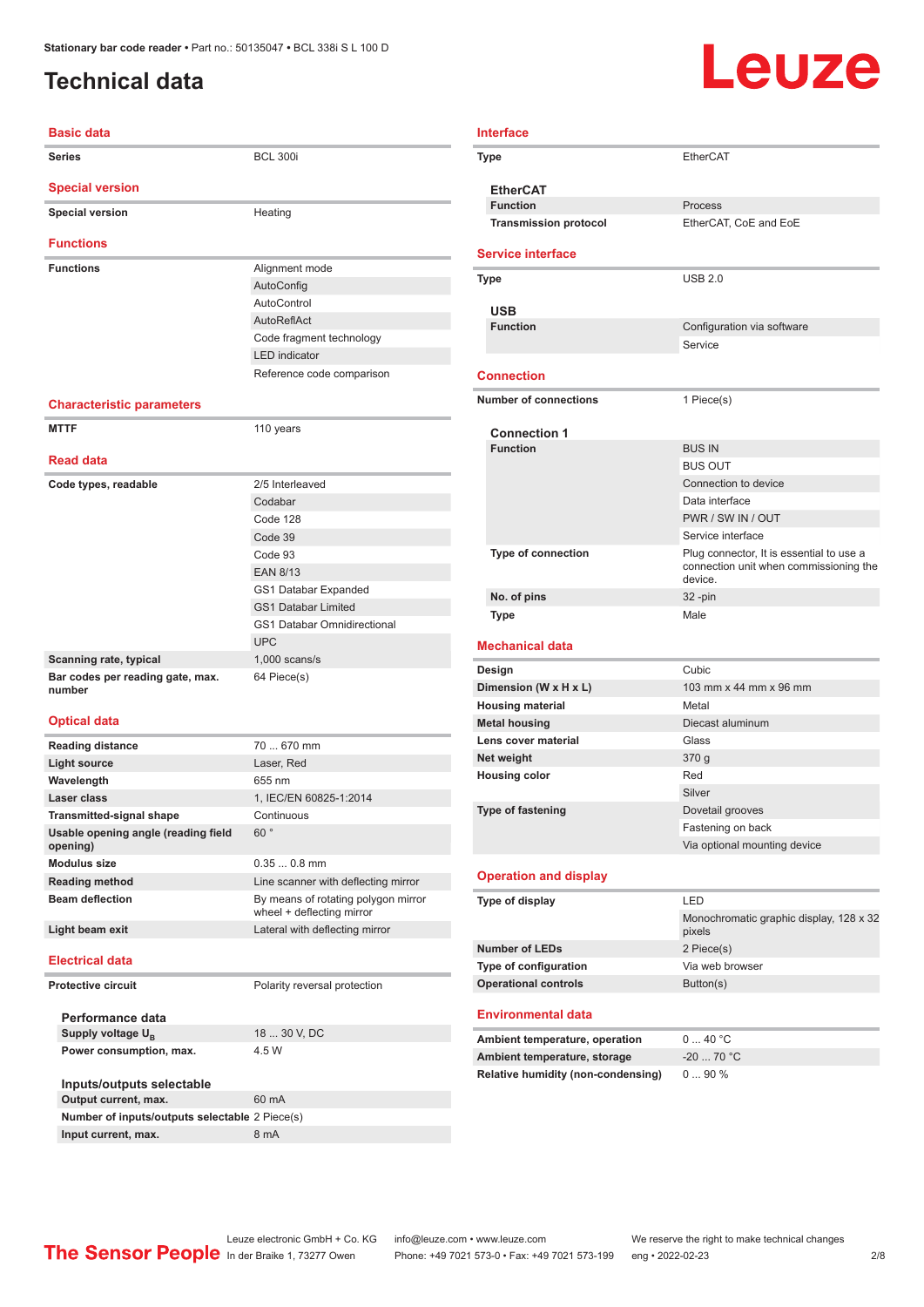# <span id="page-2-0"></span>**Technical data**

# Leuze

#### **Certifications**

| Degree of protection                                               | IP 65                    |
|--------------------------------------------------------------------|--------------------------|
| <b>Protection class</b>                                            | Ш                        |
| <b>Certifications</b>                                              | c UL US                  |
| Test procedure for EMC in accordance EN 55022                      |                          |
| with standard                                                      | EN 61000-4-2, -3, -4, -6 |
| Test procedure for shock in<br>accordance with standard            | IEC 60068-2-27, test Ea  |
| Test procedure for continuous shock<br>in accordance with standard | IEC 60068-2-29, test Eb  |
| Test procedure for vibration in<br>accordance with standard        | IEC 60068-2-6, test Fc   |

#### **Classification**

| <b>Customs tariff number</b> | 84719000 |
|------------------------------|----------|
| <b>ECLASS 5.1.4</b>          | 27280102 |
| <b>ECLASS 8.0</b>            | 27280102 |
| <b>ECLASS 9.0</b>            | 27280102 |
| ECLASS 10.0                  | 27280102 |
| <b>ECLASS 11.0</b>           | 27280102 |
| ECLASS 12.0                  | 27280102 |
| <b>ETIM 5.0</b>              | EC002550 |
| <b>ETIM 6.0</b>              | EC002550 |
| <b>ETIM 7.0</b>              | EC002550 |

# **Dimensioned drawings**

All dimensions in millimeters



- A Optical axis
- B Deflection angle of the laser beam: ± 30 °
- C M4 thread (5 deep)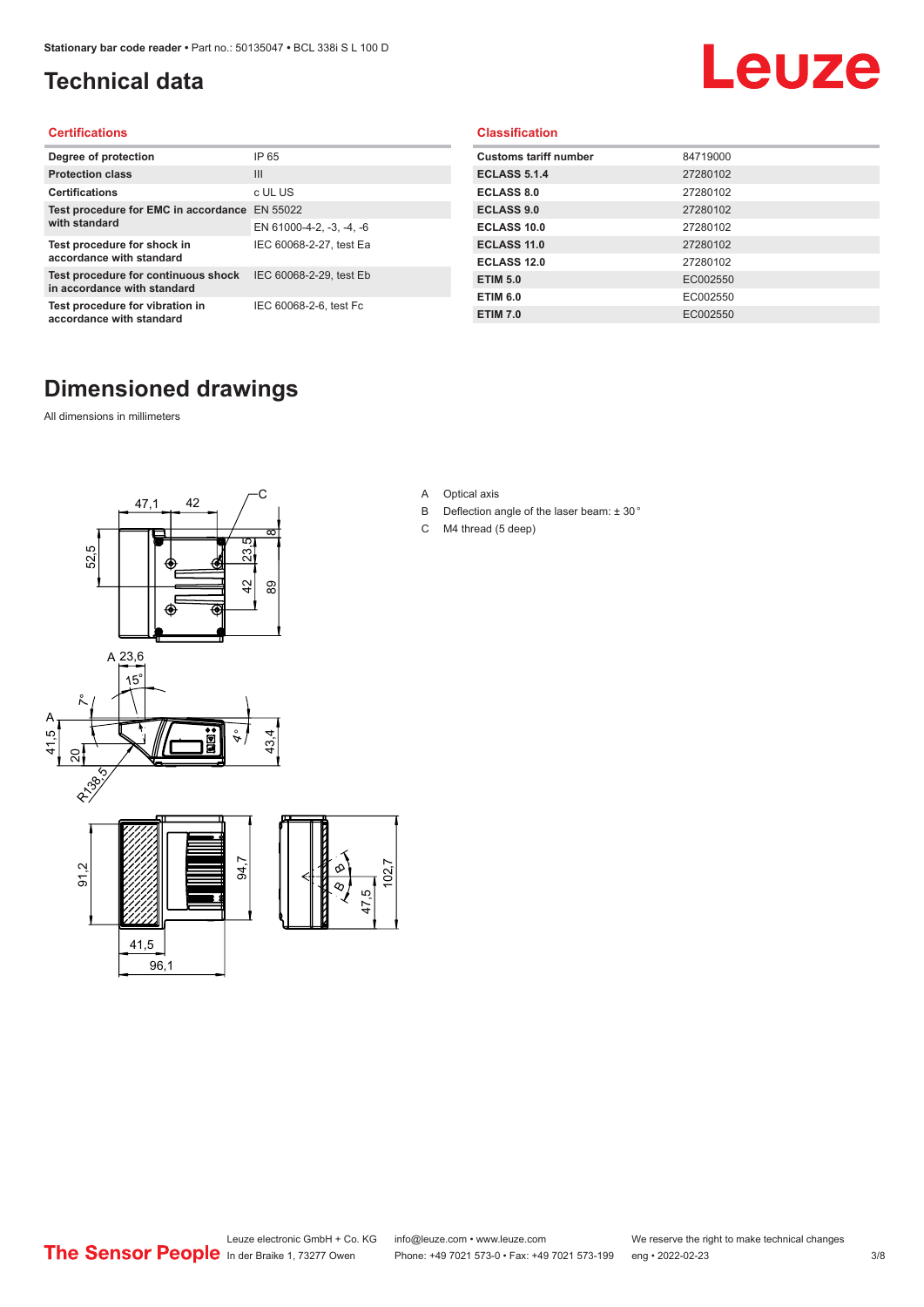## <span id="page-3-0"></span>**Electrical connection**

# Leuze

#### **Connection 1**

| <b>Function</b>    | <b>BUS IN</b>                                                              |
|--------------------|----------------------------------------------------------------------------|
|                    | <b>BUS OUT</b>                                                             |
|                    | Connection to device                                                       |
|                    | Data interface                                                             |
|                    | PWR / SW IN / OUT                                                          |
|                    | Service interface                                                          |
| Type of connection | Plug connector                                                             |
| Type of connection | It is essential to use a connection unit when<br>commissioning the device. |
| No. of pins        | $32 - pin$                                                                 |
| <b>Type</b>        | Male                                                                       |

# **Diagrams**

#### Reading field curve



x Reading field distance [mm]

y Reading field width [mm]

# **Operation and display**

| <b>LED</b> |  | <b>Display</b>                        | <b>Meaning</b>                  |
|------------|--|---------------------------------------|---------------------------------|
| <b>PWR</b> |  | Green, flashing                       | Device ok, initialization phase |
|            |  | Green, continuous light               | Device OK                       |
|            |  | Green, briefly off - on               | Reading successful              |
|            |  | green, briefly off - briefly red - on | Reading not successful          |
|            |  | Orange, continuous light              | Service mode                    |
|            |  | Red, flashing                         | Device OK, warning set          |
|            |  |                                       |                                 |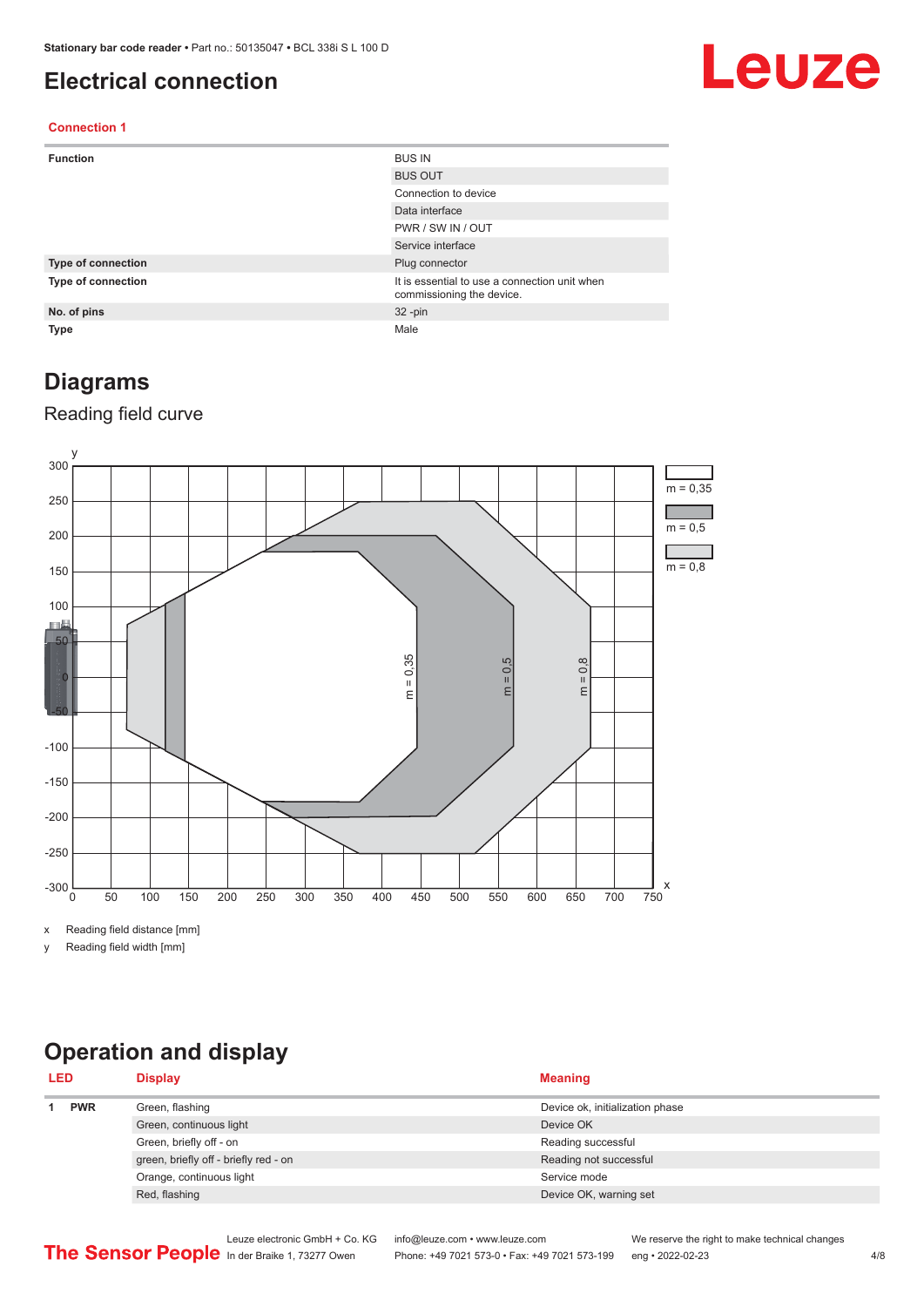# <span id="page-4-0"></span>**Operation and display**

# Leuze

| <b>LED</b> |            | <b>Display</b>          | <b>Meaning</b>      |
|------------|------------|-------------------------|---------------------|
|            | <b>PWR</b> | Red, continuous light   | Error, device error |
|            | 2 BUS      | Green, flashing         | Initialization      |
|            |            | Green, continuous light | Bus operation ok    |
|            |            | Red, flashing           | Communication error |
|            |            | Red, continuous light   | Bus error           |

## **Part number code**

Part designation: **BCL XXXX YYZ AAA BB CCCC**

| <b>BCL</b>  | <b>Operating principle</b><br>BCL: bar code reader                                                                                                                                                                                       |
|-------------|------------------------------------------------------------------------------------------------------------------------------------------------------------------------------------------------------------------------------------------|
| <b>XXXX</b> | Series/interface (integrated fieldbus technology)<br>300i: RS 232 / RS 422 (stand-alone)<br>301i: RS 485 (multiNet slave)<br>304i: PROFIBUS DP<br>308i: EtherNet TCP/IP, UDP<br>338i: EtherCAT<br>348i: PROFINET RT<br>358i: EtherNet/IP |
| YY          | <b>Scanning principle</b><br>S: line scanner (single line)<br>R1: line scanner (raster)<br>O: oscillating-mirror scanner (oscillating mirror)                                                                                            |
| z           | <b>Optics</b><br>N: High Density (close)<br>M: Medium Density (medium distance)<br>F: Low Density (remote)<br>L: Long Range (very large distances)<br>J: ink-jet (depending on the application)                                          |
| <b>AAA</b>  | <b>Beam exit</b><br>100: lateral<br>$102:$ front                                                                                                                                                                                         |
| <b>BB</b>   | <b>Special equipment</b><br>D: With display<br>H: With heating<br>DH: optionally with display and heating<br>P: plastic exit window                                                                                                      |
| <b>CCCC</b> | <b>Functions</b><br>F007: optimized process data structure                                                                                                                                                                               |
| <b>Note</b> |                                                                                                                                                                                                                                          |
|             | $\&$ A list with all available device types can be found on the Leuze website at www.leuze.com.                                                                                                                                          |

## **Notes**

| Observe intended use!                                                                                                                                                                                                         |
|-------------------------------------------------------------------------------------------------------------------------------------------------------------------------------------------------------------------------------|
| $\%$ This product is not a safety sensor and is not intended as personnel protection.<br>$\&$ The product may only be put into operation by competent persons.<br>♦ Only use the product in accordance with its intended use. |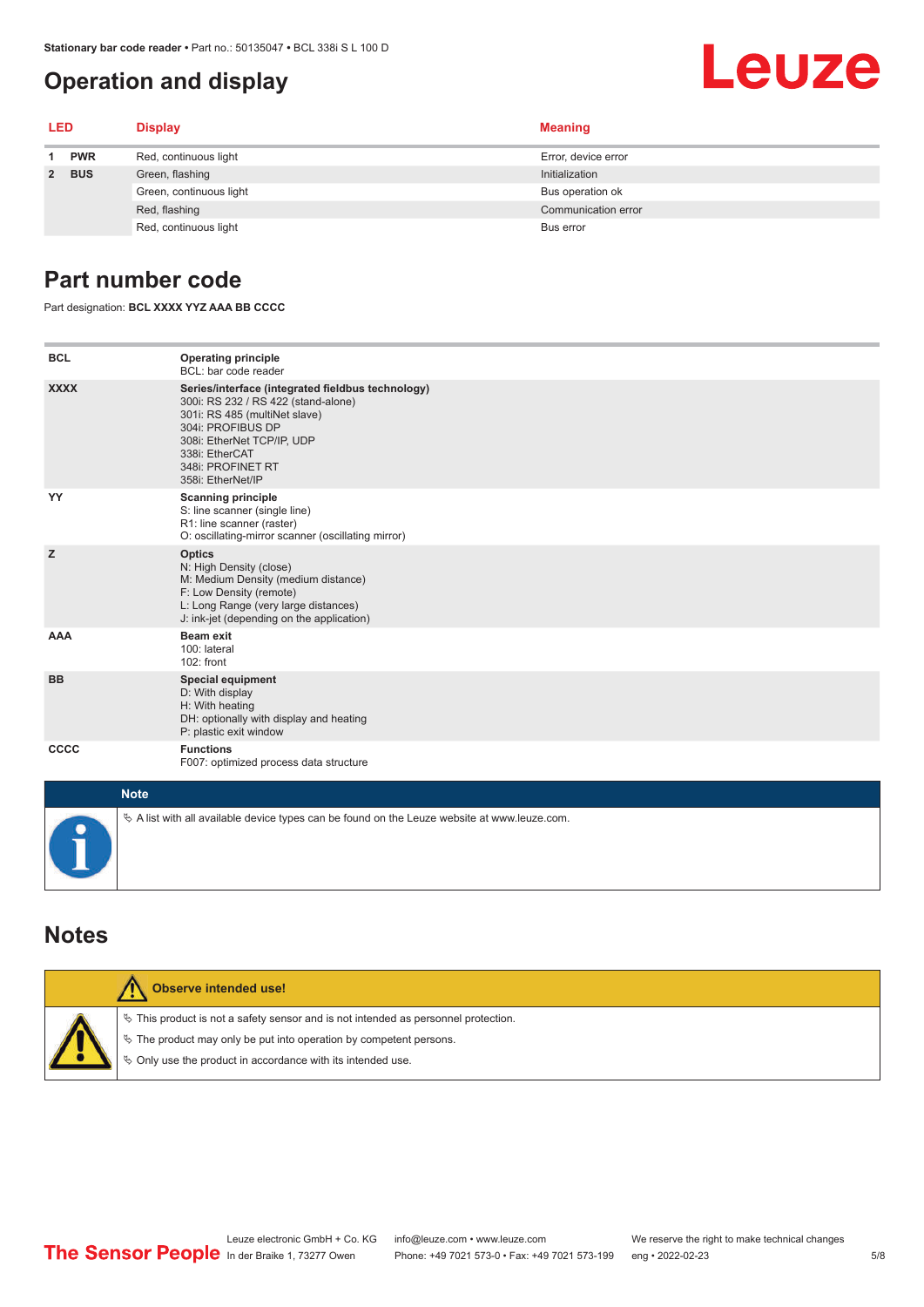# <span id="page-5-0"></span>**Notes**

| The device satisfies the requirements of IEC/EN 60825-1:2014 safety regulations for a product of laser class 1 and complies with 21 CFR 1040.10 except<br>for conformance with IEC 60825-1 Ed. 3., as described in Laser Notice No. 56, dated May 8, 2019.<br>纂<br>$\%$ Observe the applicable statutory and local laser protection regulations.<br>$\%$ The device must not be tampered with and must not be changed in any way.<br>There are no user-serviceable parts inside the device.<br>Repairs must only be performed by Leuze electronic GmbH + Co. KG. | <b>ATTENTION! LASER RADIATION - CLASS 1 LASER PRODUCT</b> |
|------------------------------------------------------------------------------------------------------------------------------------------------------------------------------------------------------------------------------------------------------------------------------------------------------------------------------------------------------------------------------------------------------------------------------------------------------------------------------------------------------------------------------------------------------------------|-----------------------------------------------------------|
|                                                                                                                                                                                                                                                                                                                                                                                                                                                                                                                                                                  |                                                           |

# **Accessories**

# Connection technology - Connection cables

|   | Part no. | <b>Designation</b>      | <b>Article</b>   | <b>Description</b>                                                                                                                                                                            |
|---|----------|-------------------------|------------------|-----------------------------------------------------------------------------------------------------------------------------------------------------------------------------------------------|
| m | 50132079 | KD U-M12-5A-V1-<br>050  | Connection cable | Connection 1: Connector, M12, Axial, Female, A-coded, 5-pin<br>Connection 2: Open end<br>Shielded: No<br>Cable length: 5,000 mm<br>Sheathing material: PVC                                    |
|   | 50135074 | KS ET-M12-4A-P7-<br>050 | Connection cable | Suitable for interface: Ethernet<br>Connection 1: Connector, M12, Axial, Male, D-coded, 4-pin<br>Connection 2: Open end<br>Shielded: Yes<br>Cable length: 5,000 mm<br>Sheathing material: PUR |

# Connection technology - Interconnection cables

|   |        | Part no. | <b>Designation</b>                     | <b>Article</b>        | <b>Description</b>                                                                                                                                                                                                               |
|---|--------|----------|----------------------------------------|-----------------------|----------------------------------------------------------------------------------------------------------------------------------------------------------------------------------------------------------------------------------|
| ₩ | e      | 50117011 | <b>KB USB A - USB</b><br>miniB         | Service line          | Suitable for interface: USB<br>Connection 1: USB<br>Connection 2: USB<br>Shielded: Yes<br>Cable length: 1,500 mm<br>Sheathing material: PVC                                                                                      |
|   |        | 50137078 | <b>KSS ET-M12-4A-</b><br>M12-4A-P7-050 | Interconnection cable | Suitable for interface: Ethernet<br>Connection 1: Connector, M12, Axial, Male, D-coded, 4-pin<br>Connection 2: Connector, M12, Axial, Male, D-coded, 4-pin<br>Shielded: Yes<br>Cable length: 5,000 mm<br>Sheathing material: PUR |
|   | Ù<br>U | 50135081 | <b>KSS ET-M12-4A-</b><br>RJ45-A-P7-050 | Interconnection cable | Suitable for interface: Ethernet<br>Connection 1: Connector, M12, Axial, Male, D-coded, 4-pin<br>Connection 2: RJ45<br>Shielded: Yes<br>Cable length: 5,000 mm<br>Sheathing material: PUR                                        |

Leuze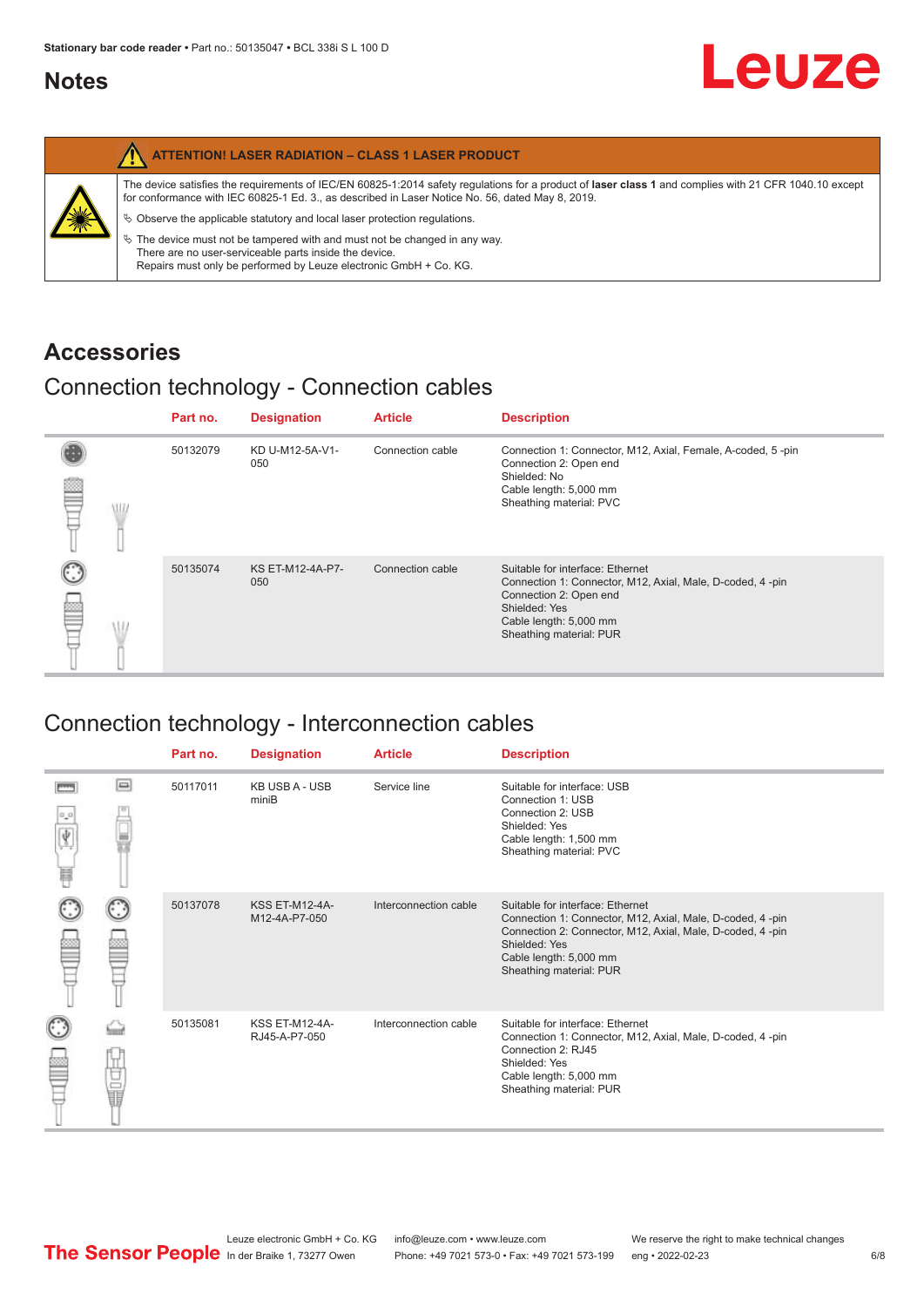# Leuze

# **Accessories**

# Connection technology - Connection boxes

| Part no.   | <b>Designation</b> | <b>Article</b>  | <b>Description</b>                                                                                                                                         |
|------------|--------------------|-----------------|------------------------------------------------------------------------------------------------------------------------------------------------------------|
| 50134929 * | ME 338 103         | Connection unit | Suitable for: BCL 338i, BPS 338i<br>Suitable for interface: EtherCAT<br>Number of connections: 4 Piece(s)<br>Connection: Cable with connector, M12, 900 mm |
| 50134927 * | ME 338 104         | Connection unit | Suitable for: BCL 338i<br>Suitable for interface: EtherCAT<br>Number of connections: 5 Piece(s)<br>Connection: Cable with connector, M12, 900 mm           |
| 50134928 * | ME 338 214         | Connection unit | Suitable for: BCL 338i<br>Suitable for interface: EtherCAT<br>Number of connections: 5 Piece(s)<br>Connection: Cable with connector, M12, 600 mm           |
| 50134931 * | MK 338             | Connection unit | Suitable for: BCL 338i, BPS 338i<br>Suitable for interface: EtherCAT<br>Number of connections: 4 Piece(s)<br>Connection: Terminal                          |
| 50134930 * | <b>MS 338</b>      | Connection unit | Suitable for: BCL 338i, BPS 338i<br>Suitable for interface: EtherCAT<br>Number of connections: 4 Piece(s)<br>Connection: Connector, M12                    |

\* Necessary accessories, please order separately

# Mounting technology - Mounting brackets

|        | Part no. | <b>Designation</b> | <b>Article</b>  | <b>Description</b>                                                                                                                                                                            |
|--------|----------|--------------------|-----------------|-----------------------------------------------------------------------------------------------------------------------------------------------------------------------------------------------|
| œ<br>٠ | 50121433 | BT 300 W           | Mounting device | Design of mounting device: Angle, L-shape<br>Fastening, at system: Through-hole mounting<br>Mounting bracket, at device: Screw type<br>Type of mounting device: Adjustable<br>Material: Metal |

# Mounting technology - Rod mounts

| Part no. | <b>Designation</b> | <b>Article</b>  | <b>Description</b>                                                                                                                                                                                                                                                |
|----------|--------------------|-----------------|-------------------------------------------------------------------------------------------------------------------------------------------------------------------------------------------------------------------------------------------------------------------|
| 50121435 | BT 56 - 1          | Mounting device | Functions: Static applications<br>Design of mounting device: Mounting system<br>Fastening, at system: For 12 mm rod, For 14 mm rod, For 16 mm rod<br>Mounting bracket, at device: Clampable<br>Material: Metal<br>Tightening torque of the clamping jaws: $8 N·m$ |